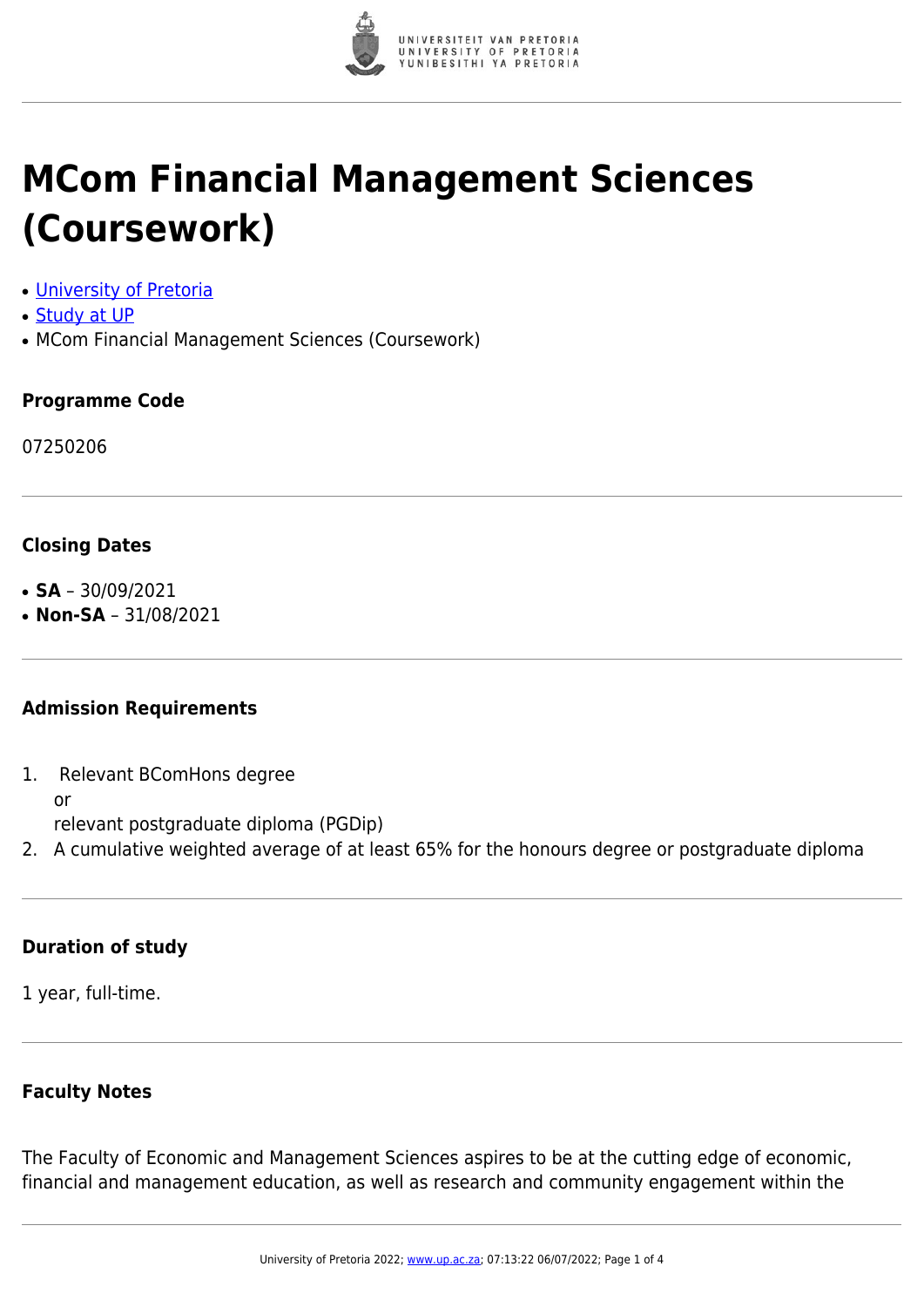

national, African and global context. Our mission is to advance relevant knowledge and develop employable, innovative and diverse graduates to co-create value for society.

# **Enquiries about the programme**

**Name:** Prof E du Toit **Tel:** 012 420 3818 **E-Mail:** elda.dutoit@up.ac.za



**How to apply**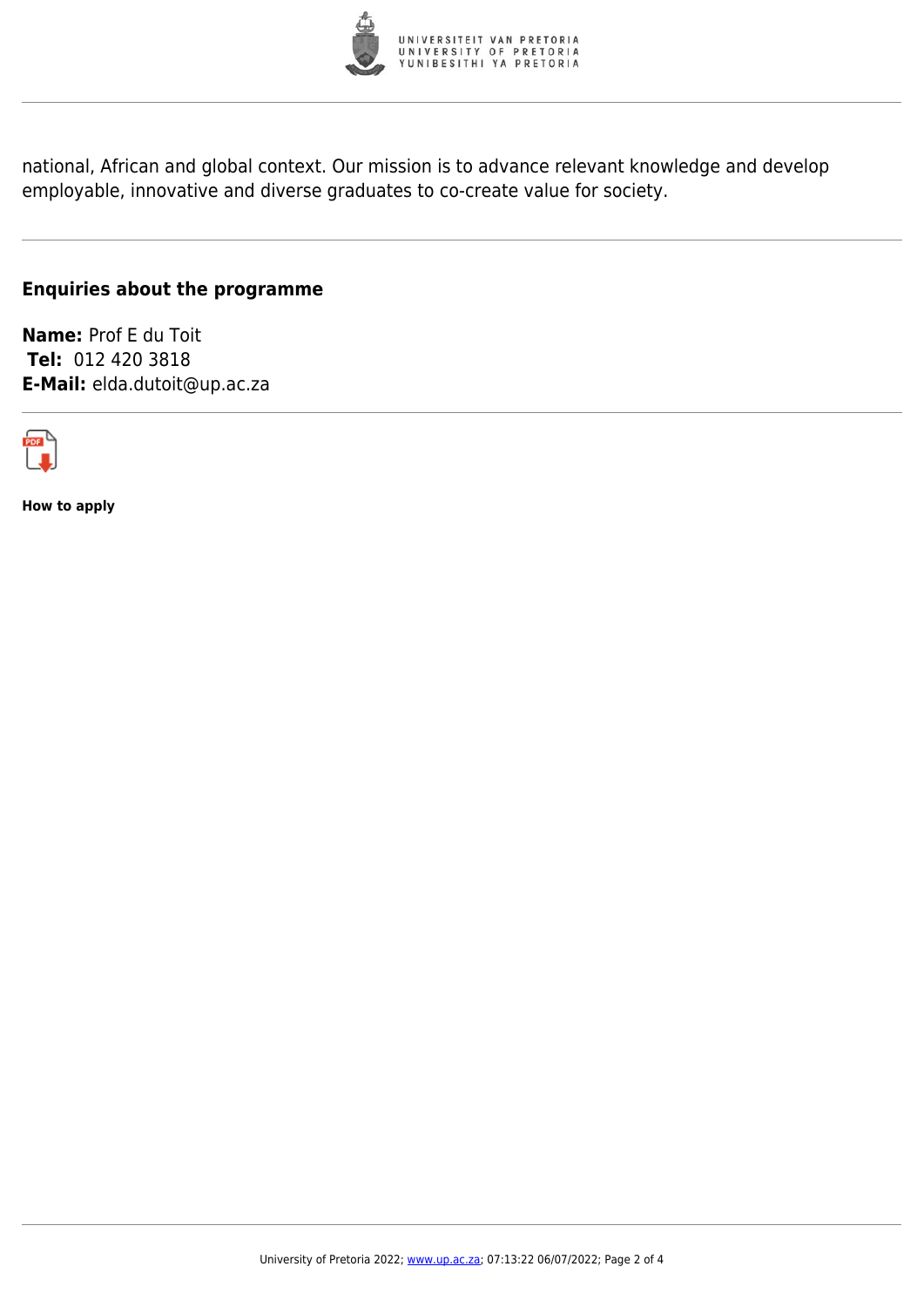



# **Online Application**